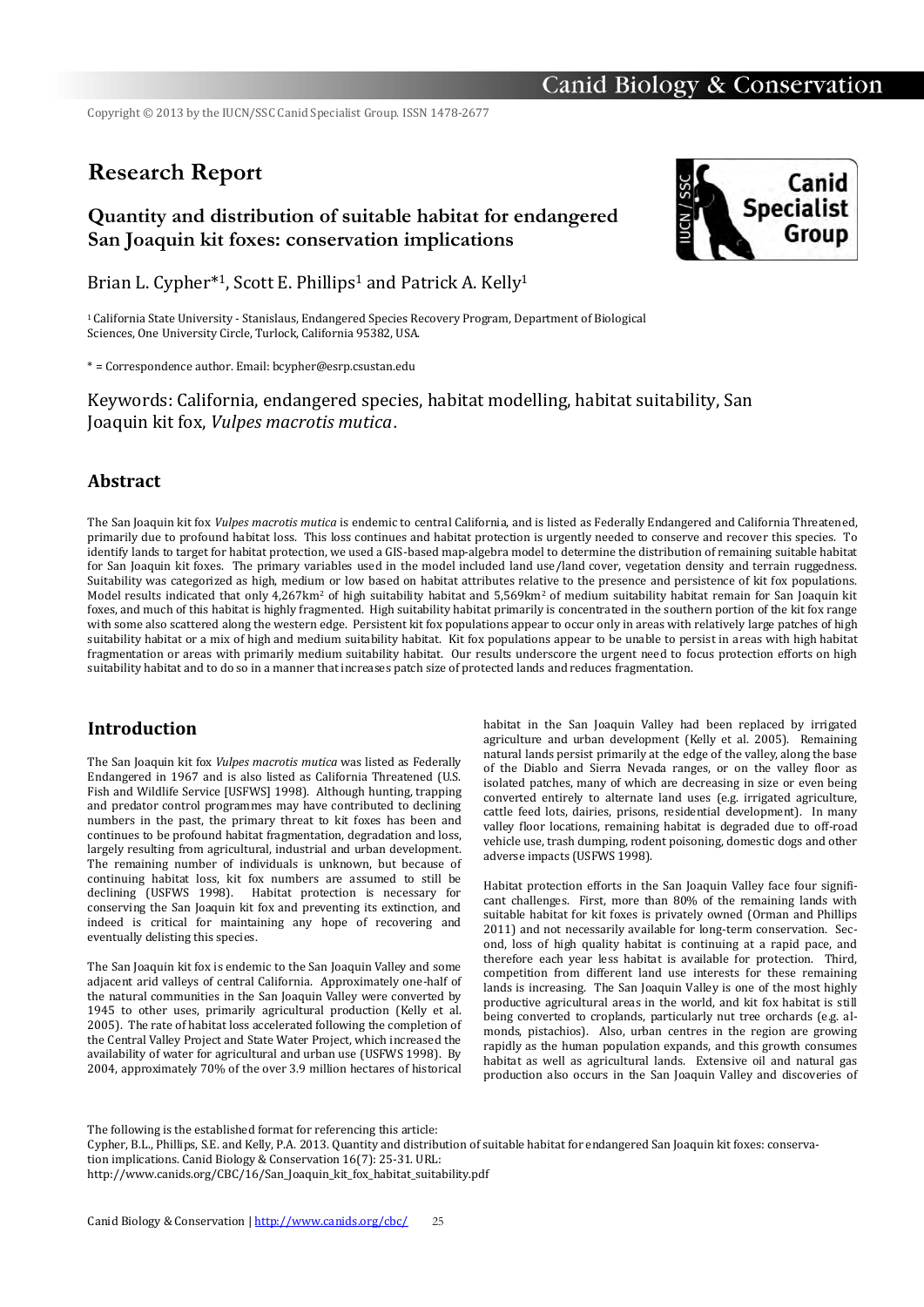Cypher et al. San Joaquin kit fox habitat suitability

new reserves result in additional disturbance and destruction of habitat. More recently, thousands of hectares of kit fox habitat have been proposed for the installation of solar power generating facilities. A fourth challenge is that as lands become more scarce and competition for those lands increases, the cost of protecting those lands, whether it be by fee title or easement or some other mechanism, also increases. This effect has already impacted habitat acquisition efforts in the San Joaquin Valley (E. Cypher, California Department of Fish and Wildlife, pers. comm.), as it has elsewhere (Adams et al. 2006). An additional challenge not unique to the San Joaquin Valley is the chronically limited availability of resources habitat protection.

Consequently, habitat protection efforts should target lands that will provide the maximum benefit to San Joaquin kit fox conservation and recovery (Haight et al. 2002). This requires identifying suitable habitat remaining within the range of the kit fox and prioritising lands for protection efforts. Our objectives were to (1) identify and quantify remaining suitable habitat within the historic range of the San Joaquin kit fox using a GIS-based model, and (2) then offer recommendations for targeting lands for protection based on suitability, patch size and proximity to occupied habitat.

## **Methods**

We assessed the distribution of suitable habitat for San Joaquin kit foxes in an area that encompasses the species' range as defined in the recovery plan for kit foxes (USFWS 1998). This range includes the counties of Alameda, Contra Costa, Fresno, Kern, Kings, Madera, Merced, Monterey, San Benito, San Joaquin, San Luis Obispo, Santa Barbara, Santa Clara, Stanislaus and Tulare in central California. Habitat suitability commonly is determined by examining the distribution of animal locations (e.g. telemetry fixes observations, sign) within a specified study area. Simplistically stated, habitat attributes of likely significance to a species are quantified across the landscape, and habitat conditions in areas used disproportionately more by a species are considered to be more suitable while conditions in areas used disproportionately less are considered to be less suitable (MacDonald et al. 2005). This information can then be applied to a larger landscape or even the entire range of a species to identify areas of greater suitability. In the case of a rare species, these more suitable areas will be important for the conservation of that species.

For San Joaquin kit foxes, available location data are not sufficient to conduct an analysis as described above. Habitat types favoured by kit foxes have only been quantitatively examined at two locations (White et al. 1995, Warrick et al. 2007), and habitat attributes (e.g. terrain ruggedness, prey availability, habitat disturbance) favoured by kit foxes have only been assessed at one location (Warrick and Cypher 1998, Cypher et al. 2000). Most other information on kit fox habitat use and preferred conditions is based on qualitative data and casual observations.

To define suitable habitat for kit foxes, we assessed habitat attributes relative to the presence and persistence of kit fox populations. We assessed attributes in areas within the historic range where kit fox populations were known to be robust and persistent (high suitability), areas where kit fox populations were known to be less dense or intermittently present (medium suitability), and areas where kit fox populations appear to be absent with no or only infrequent observations of individual kit foxes (low suitability). This assessment was based on remotely sensed (rather than *in situ*) measurements of habitat attributes.

Habitat attributes considered most important to kit foxes included land use/land cover, terrain ruggedness and vegetation density (Grinnell et al. 1937, White et al. 1995, USFWS 1998, Warrick and Cypher 1998, Cypher et al. 2000, Smith et al. 2005, Warrick et al. 2007). High suitability habitats include saltbush *Atriplex polycarpa* and *A. spinifera* scrublands and grasslands dominated by red brome *Bromus madritensis* whereas medium suitability habitats include alkali sink scrublands and grasslands dominated by wild oats *Avena spp.* Other habitat types and profoundly altered anthropogenic lands (e.g. agricultural lands, urban areas) are considered low suitability. High suitability areas generally are characterized by flat or gently rolling terrain (average slopes <5%), and suitability declines as terrain ruggedness and average slope increase, largely due to an associated increase in predation risk for kit foxes (Warrick and Cypher 1998). Finally, kit foxes are optimally adapted to arid environments with sparse vegetation and a high proportion of bare ground (Grinnell et al. 1937, McGrew 1979). Thus, habitat suitability decreases as vegetation density increases.

Examples of sites with high habitat suitability included the valley floor and Elkhorn Plain areas of the Carrizo Plan National Monument in San Luis Obispo County, the Buena Vista Valley and Lokern Natural Area in Kern County, and the Panoche Valley in San Benito County. Examples of sites with medium habitat suitability included the Allensworth Ecological Reserve in Tulare County, Camp Roberts in San Luis Obispo County, and grasslands near the San Luis Reservoir in Merced County.

Habitat attributes were assessed throughout the range of the kit fox using spatial datasets on land use/land cover, terrain ruggedness and vegetation density. Land use/land cover types were mapped using multiple available sources (e.g. California Department of Water Resources Land Use Survey data [DWR], California Gap Analysis Program [GAP], National Wetlands Inventory [NWI]), aerial photography and limited field observations). We used a GIS model to create a composite land use and land cover dataset that combined agricultural and urban land use classes from the DWR data with vegetation classes from the GAP and NWI sources (California Department of Water Resources 1996, U.C. Santa Barbara Biogeography Lab 1998, USFWS 2006). We assigned habitat suitability values to land use/land cover types (Table 1) based on previous studies of kit fox habitat use (White et al. 1995, Warrick and Cypher 1998, Cypher et al. 2000, Warrick et al. 2007). Values ranged from 1-100, with 100 being most suitable.

Table 1. San Joaquin kit fox habitat suitability values for land use/land cover types.

| Land use/land cover | Land use/land cover<br>Habitat suitability |          |  |
|---------------------|--------------------------------------------|----------|--|
| class               | type                                       | value    |  |
| Urban/Industrial    | Oil field/Extractive                       | 65       |  |
|                     | <b>Urhan</b>                               | 20       |  |
|                     | Urban commercial                           | 40       |  |
|                     | Urban industrial                           | 40<br>60 |  |
|                     | Urban landscaped                           |          |  |
|                     | Urban residential                          | 10       |  |
|                     | Urban vacant                               | 50       |  |
| Agriculture         | Farmstead                                  | 5<br>10  |  |
|                     | Feed lot                                   |          |  |
|                     | Field crops                                | 10       |  |
|                     | Grain/Pasture                              | 30       |  |
|                     | <b>Idled</b> farmland                      | 50       |  |
|                     | Orchard                                    | 20       |  |
|                     | Retired farmland                           | 75       |  |
|                     | Rice                                       | 5        |  |
|                     | Vineyard                                   | 10       |  |
| Rangeland           | Desert scrub                               | 95       |  |
|                     | Grassland                                  | 90       |  |
|                     | Grassland/ruderal                          | 75       |  |
|                     | Heavy brush                                | 5        |  |
|                     | Lowland scrub                              | 50       |  |
|                     | Medium brush                               | 10       |  |
| Forested land       | Brush and timber                           | 5        |  |
|                     | Forest                                     | $\Omega$ |  |
|                     | Oak woodland                               | 15       |  |
| Water               | Water                                      | $\Omega$ |  |
| Wetlands            | <b>Emergent Wetlands</b>                   | 20       |  |
|                     | Riparian<br>10                             |          |  |
|                     | Wetlands                                   | 5        |  |

Topographic ruggedness was classified using a 30m digital elevation interval and classifying areas as rugged according to differences in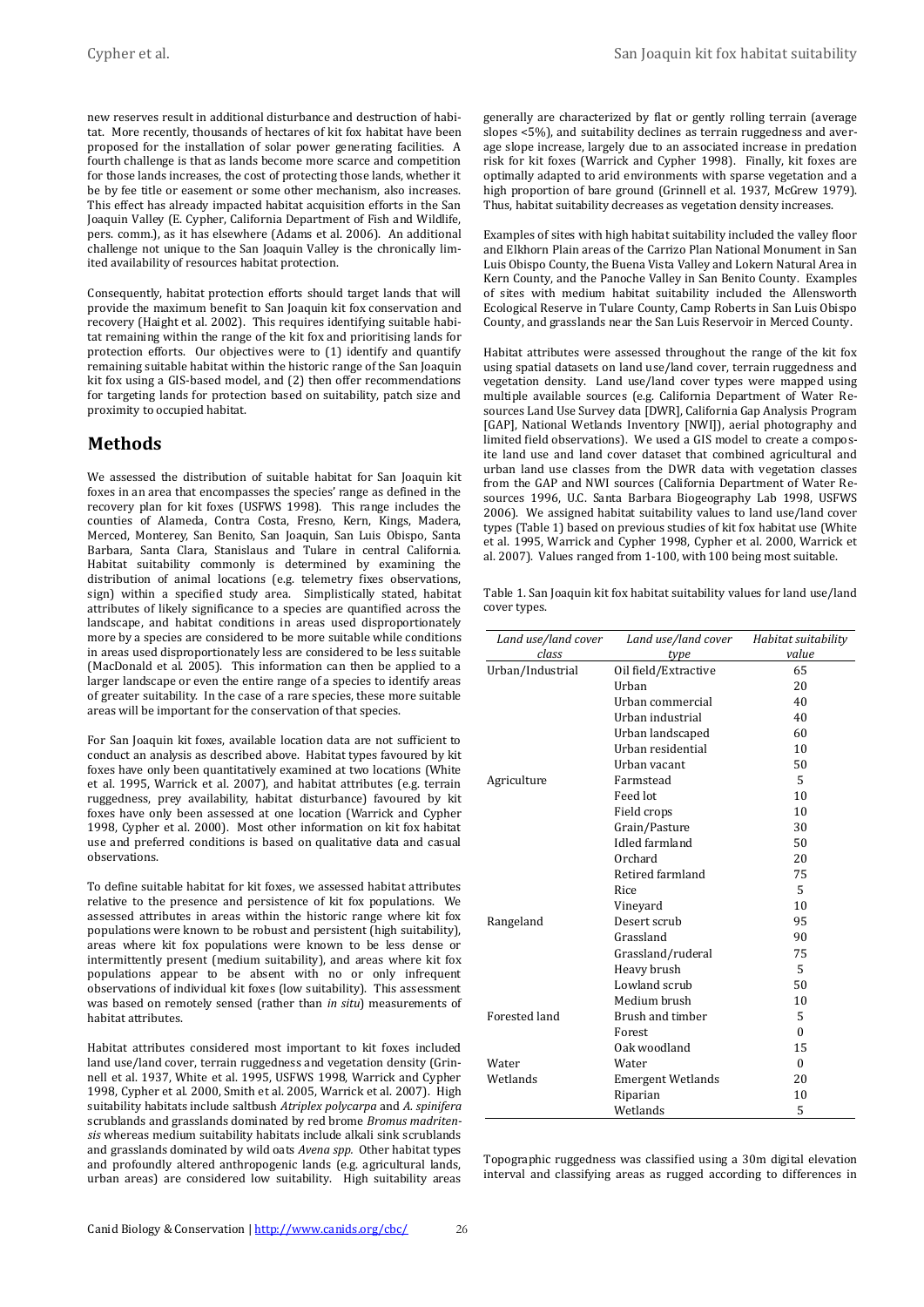elevation between each grid cell and its neighboring cells (Valentine et al. 2004). Vegetation density was estimated using a 16-day vegetation index (Normalized Difference Vegetation Index, NDVI) product derived from remotely sensed Moderate Resolution Imaging Spectroradiometer (MODIS) imagery and produced by the Global Land Cover Facility (Carroll et al. 2007). The mean values of all 16-day MODIS NDVI products for six years (2001-2006) were used to characterise vegetation density. Mean NDVI values were rescaled from 0-100 with a linear transformation (206.25 \* [-0.9375 \* NDVI]) with a maximum of 100 and minimum of 0, resulting in high values (90-100) for lands that, on average, had lower amounts of green vegetation, and decreasing values (lower suitability values) for lands with increasing amounts of green vegetation. Vegetation density values for developed (agricultural and urban) lands were not used to avoid overestimating suitability based on temporary land management practices (e.g. temporary fallowing of fields or urban land being cleared for development). Instead, the weight value assigned to the land use type included an assumption of the typical vegetation density for that class.

Habitat suitability throughout the kit fox range was assessed using a GIS-based map-algebra model (Tomlin 1994; Figure 1). The model was developed using ArcGIS Spatial Analyst in combination with ArcGIS ModelBuilder (Environmental Systems Research Institute 2007). The model was initialized with suitability values of the land use/land cover layer with values from 0-100 (Table 1, Figure 1 – Land Use). Using a conditional operator, we replaced each cell with a suitability score of 75 or greater with a different suitability score based on mean NDVI (Figure  $1$  – NDVI) resulting in a composite suitability layer (Figure 1 – LU/NDVI). This step required that land classified as suitable to be both of a suitable land use class (e.g. saltbush scrub, grassland) and to, on average, have low vegetation density.



Figure 1. Habitat suitability model for San Joaquin kit foxes created in ArcGIS ModelBuilder.

From the composite suitability layer (Fig. 1 - LU/NDVI), we subtracted values (i.e., lowered the suitability score) from cells based on regional terrain ruggedness and the number of active oil wells. Increasing the terrain ruggedness and increasing oil well density both reduce habitat suitability for kit foxes. Regional terrain ruggedness was calculated as the focal mean of terrain ruggedness (TRI) within an approximately 300-m circular area around each cell. Because areas used for oil extraction are intermixed with suitable natural lands and have low vegetation density (resulting in a higher suitability score in previous model steps), we subtracted additional values for cells based on the density of oil wells. Oil well density was calculated as the number of active oil wells per km<sup>2</sup> (Fig. 1 - Active oil well density) multiplied by 0.05 (Fig. 1 - AOWD 0.05). We subtracted the negative factors (regional terrain ruggedness and oil well density) from our initial composite suitability values (land use/land cover or mean NDVI values) to derive an estimate of habitat quality as a continuous grid (30-m cell size) of values ranging from 0-100 with 100 being most suitable. We categorized our output into three suitability classes: high (value > 90), medium (90 >= value > 75), or low (value <= 75).

## **Results**

Based on model results, 4,267km<sup>2</sup> were classified as high suitability habitat for San Joaquin kit foxes, while 5,569km<sup>2</sup> were classified as medium suitability habitat. All other lands were classified as low suitability or unsuitable. The majority of high and medium suitability habitat is found in Kern and San Luis Obispo counties (Table 2). Combined, these two counties combined encompass 67% and 35% of the remaining high and medium suitability habitat respectively.

The majority of the high suitability habitat is concentrated in the southern end of the range in western Kern County and eastern San Luis Obispo County (Figure 2). Other high suitability habitat occurs in central Kern County north and east of Bakersfield, and in small patches along the west side of the San Joaquin Valley from the Kern County line north to southwestern Merced County. Medium suitability habitat rims much of the San Joaquin Valley on the east, west and south sides (Figure 2). Some patches of medium suitability habitat also occur in the central portion of the valley, particularly in Kings, Tulare, Madera, and Merced counties. Except for the Carrizo Plain region in eastern San Luis Obispo County, most of the habitat outside of the San Joaquin Valley in San Luis Obispo, Santa Barbara, Monterey, and Santa Clara counties is medium suitability.



Figure 2. Remaining suitable habitat for San Joaquin kit foxes in central California based on model results.

Much of the remaining habitat for San Joaquin kit foxes is highly fragmented. Relatively large patches of high suitability habitat occur in eastern San Luis Obispo County, and in western and central Kern County. Additionally, relatively large patches of medium suitability habitat occur in central Kern County, western Kings and Fresno counties, and along the east side of the valley north of Fresno County.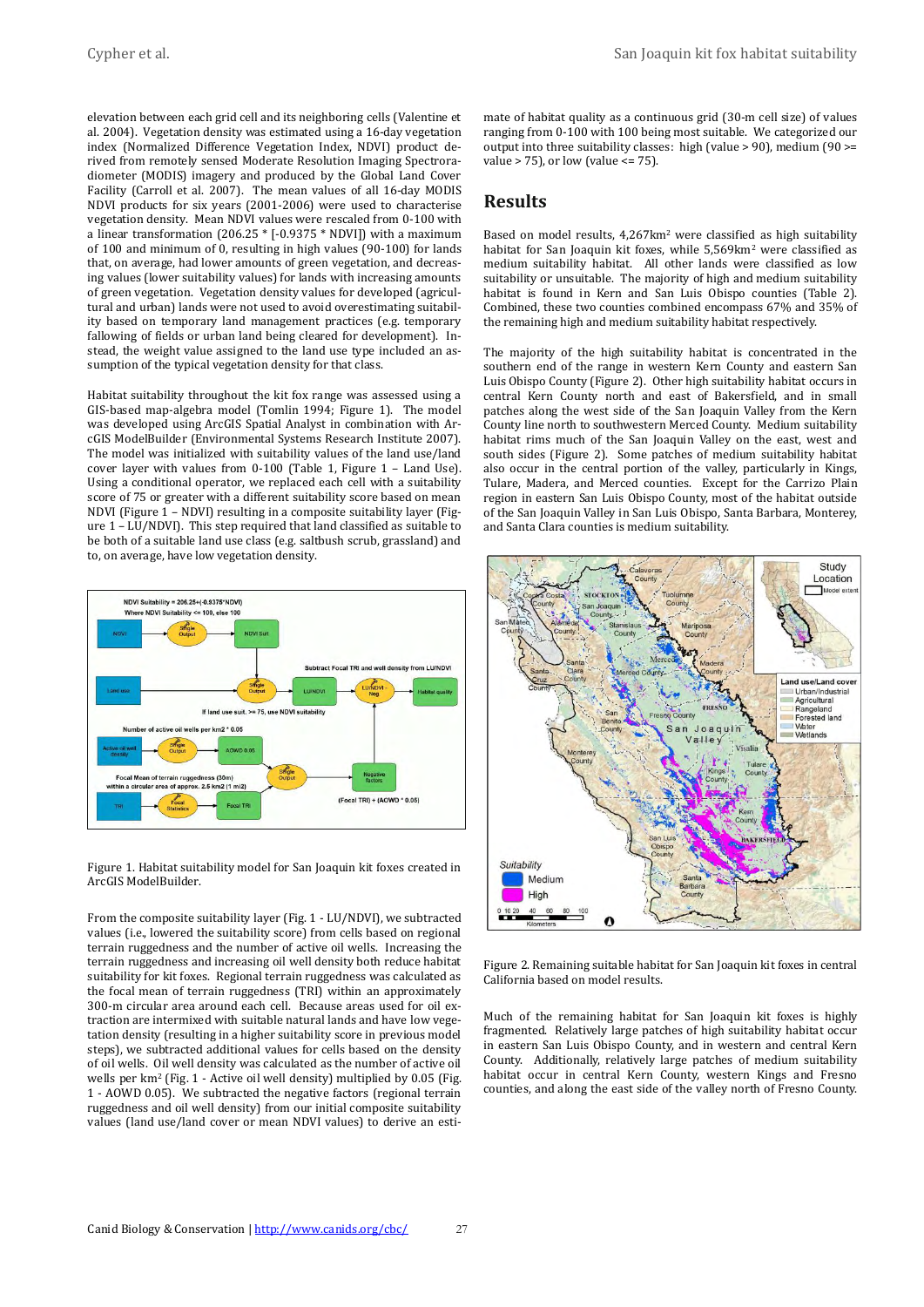|                 |         |         | Remaining habitat (ha) |            |         |
|-----------------|---------|---------|------------------------|------------|---------|
|                 |         |         |                        | Patch size |         |
| County          | High    | Medium  | Total                  | $> 544$ ha | $544ha$ |
| Calaveras       | 4       | 2,723   | 2,727                  | 2,368      | 359     |
| Tuolumne        | O       | 361     | 361                    |            | 361     |
| San Joaquin     | 5,277   | 21,064  | 26,340                 | 13,485     | 12,855  |
| Contra Costa    | 2,772   | 6,608   | 9,380                  | 4,732      | 4,648   |
| Alameda         | 2,043   | 7,358   | 9,401                  | 7,156      | 2,245   |
| Mariposa        | 23      | 1,646   | 1,669                  | 1,274      | 395     |
| Stanislaus      | 2,411   | 30,181  | 32,592                 | 23,328     | 9,263   |
| San Mateo       | 20      | 30      | 50                     |            | 50      |
| Santa Clara     | 461     | 2,584   | 3,045                  |            | 3,045   |
| Madera          | 3,015   | 31,310  | 34,325                 | 21,690     | 12,634  |
| Merced          | 10,761  | 80,523  | 91,284                 | 67,543     | 23,739  |
| Santa Cruz      | 11      | 32      | 43                     |            | 43      |
| Fresno          | 32,672  | 57,710  | 90,382                 | 70,696     | 19,688  |
| San Benito      | 6,019   | 18,478  | 24,497                 | 17,648     | 6,850   |
| Tulare          | 17,228  | 29,022  | 46,250                 | 33,359     | 12,893  |
| Monterey        | 3,741   | 24,468  | 28,209                 | 13,158     | 15,050  |
| Kings           | 45,129  | 36,635  | 81,763                 | 75,881     | 5,881   |
| San Luis Obispo | 70,571  | 77,509  | 148,081                | 131,099    | 16,975  |
| Kern            | 215,503 | 116,813 | 332,315                | 304,560    | 27,760  |
| Santa Barbara   | 9,005   | 11,808  | 20,813                 | 14,849     | 5,965   |
| Total           | 426,665 | 556,862 | 983,527                | 802,827    | 180,700 |

Table 2. Remaining high and medium suitability habitat for San Joaquin kit foxes in California by county (listed from north to south) and the amount in blocks larger or smaller than 544 hectares.

## **Discussion**

Inherent variability and uncertainty in any ecological system are difficult to accurately quantify, and therefore any attempts to model a system are imperfect at best. Nevertheless, models frequently provide the best picture of a given situation when extensive *in situ* sampling is not possible. This certainly is the case with regards to estimating the quantity and quality of remaining habitat for endangered San Joaquin kit foxes. Essentially, we measured landscape attributes in locations of known kit fox status (e.g. robust and persistent populations, intermittent presence, or no known occurrences), and then extrapolated across the historic range to identify other areas with similar attributes. Actual occupancy of suitable habitat by foxes should be confirmed through field surveys, and in some cases foxes may be absent from suitable habitat due to other factors, such as insufficient patch size or mortality sources (e.g. rodenticide use). However, model predictions were consistent with available data on current distribution and occupancy patterns for San Joaquin kit foxes (e.g. Smith et al. 2006, Constable et al. 2009, Cypher et al. 2010, USFWS 2010).

#### *Habitat distribution and suitability*

The distribution of remaining kit fox habitat and the relative suitability of that habitat are a function of climatological and anthropogenic influences. Precipitation in the San Joaquin Valley exhibits strong variation along a north-south gradient with annual totals in the north being roughly double those in the south. For example, annual precipitation averages 42cm in Stockton at the north end of the valley and 17cm in Bakersfield at the south end (Prism Group 2006). Consequently, the south end of the valley is considerably more arid resulting in habitat conditions more suitable to kit foxes, which are desertadapted (McGrew 1979, Golightly and Ohmart 1983, 1984). These conditions include sparser vegetation with areas of bare ground and higher densities of kangaroo rats *Dipodomys spp*., which also are desert-adapted and are the preferred prey of kit foxes (Grinnell et al. 1937, McGrew 1979, Cypher 2003). Much of the remaining habitat also occurs in a band that rims the San Joaquin Valley. This is largely because most of the valley floor has been converted to agricultural uses, and kit foxes are unable to use croplands to any significant extent (Warrick et al. 2007). This band is relatively narrow and generally is too rugged for most agriculture but still sufficiently gentle for use by kit foxes.

The relatively large areas of high suitability habitat in eastern San Luis Obispo County and western Kern County support the two largest remaining populations of kit foxes and are considered to be "core" populations (USFWS 1998). This underscores the importance to kit foxes of large, contiguous blocks of high suitability habitat. A sizeable kit fox population inhabits the Panoche Valley region where there is a mix of high and medium suitability habitat in eastern San Benito and western Fresno counties. This population also is considered a "core" population (USFWS 1998), but is not of the same magnitude as the other two core populations, which are about 180km to the south. Small populations of foxes also are known to occur in the region immediately north and east of Bakersfield in Kern County, in the Cuyama Valley in northeastern Santa Barbara County, the band of habitat along the western edge of the San Joaquin Valley from Kern County north to the Panoche Valley region, the grasslands from the Panoche Valley region north to the San Luis Reservoir in western Merced County, in the area along the southeastern edge of the San Joaquin Valley south of Bakersfield in Kern County, and in a matrix of habitat fragments in the centre of the valley on the Kern-Tulare county line (USFWS 1998; Smith et al. 2006, Constable et al. 2009, Cypher et al. 2010). All of these small populations occur in areas characterised by a mix of high and medium suitability habitat, which again highlights the necessity of high suitability habitat for kit foxes.

Three areas with large quantities of primarily medium suitability habitat warrant discussion. Kit fox populations previously occurred in the Salinas Valley region of Monterey County in at least two locations: Camp Roberts and Fort Hunter-Liggett (O'Farrell et al. 1987, USFWS 1998). However, kit fox numbers progressively declined at both sites, and neither appears to currently support a kit fox population. Disease, specifically rabies spilling over from striped skunks *Mephitis mephitis*, was implicated in the decline of kit foxes at Camp Roberts (White et al. 2000). However, rabies did not appear to be a factor in the Fort Hunter-Liggett decline, and populations have not re-established at either location. Both sites are characterised by highly fragmented medium suitability habitat consisting primarily of wild oats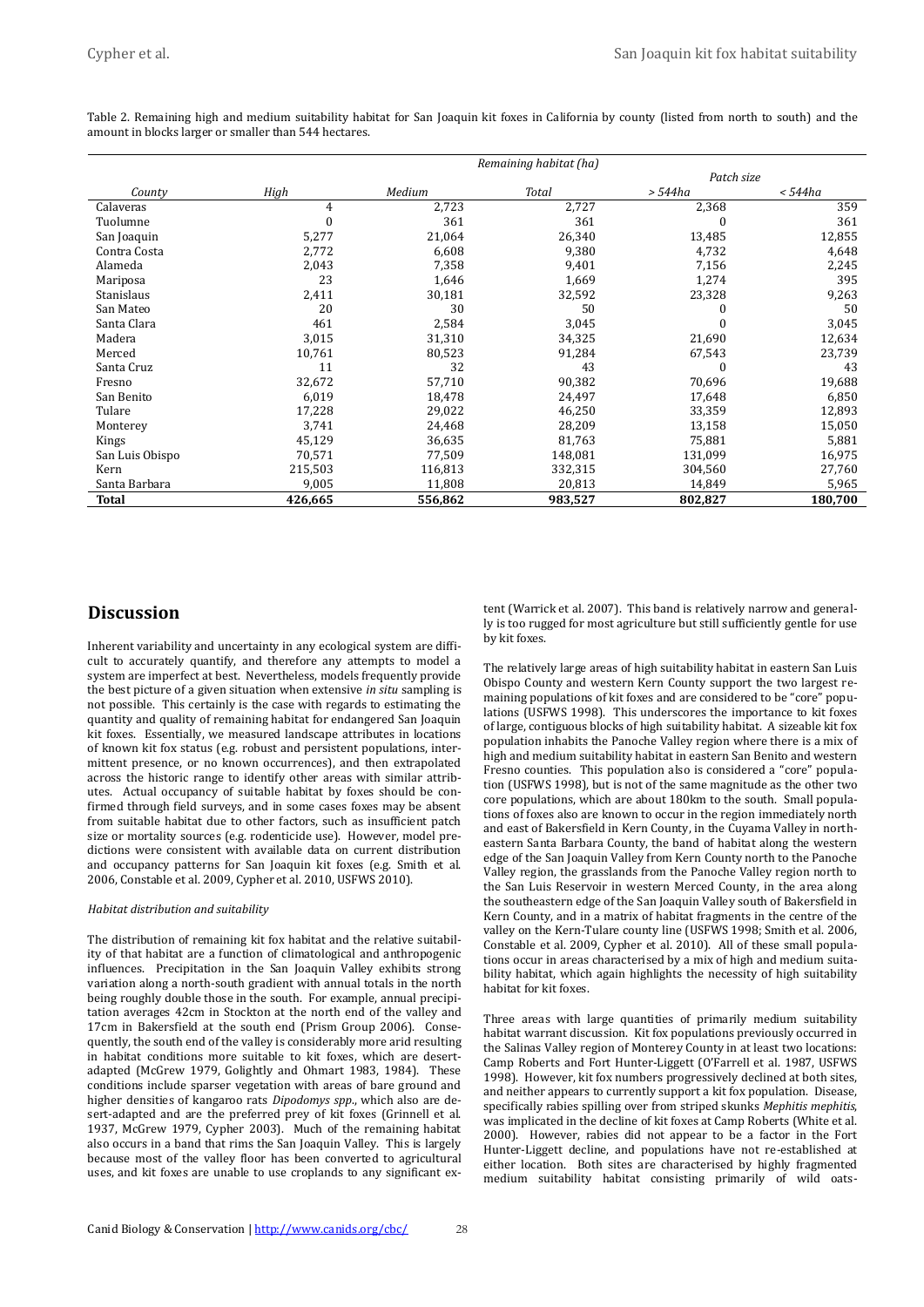dominated grasslands and oak *Quercus spp*. savannah (O'Farrell et al. 1987). These habitat conditions may not be sufficient to sustain persistent kit fox populations.

A second region is the "northern range" consisting of the narrow band of habitat along the western edge of the San Joaquin Valley from the San Luis Reservoir in western Merced County north to central Alameda and Contra Costa Counties. The San Joaquin kit fox was first described from this area (Tracy, San Joaquin County; Merriam, 1902), and kit foxes occurred in this region in recent decades (e.g. Orloff et al. 1986, USFWS 1998), but currently kit fox observations are rare and no populations are known to be present (Smith et al. 2006, Constable et al. 2009). Similar to the Salinas Valley region, this northern range area is characterised by highly fragmented medium suitability habitat consisting primarily of dense grasslands dominated by wild oats, and these habitat conditions may not be sufficient to sustain persistent kit fox populations. Furthermore, this region, which is close to the highly urbanised San Francisco Bay Area, is rapidly developing.

Finally, an extensive region of medium suitability habitat was identified along the eastern edge of the San Joaquin Valley from Fresno County north to San Joaquin County. This habitat is reasonably intact and unfragmented. Kit foxes are observed in this region, but only occasionally (e.g. Smith et al. 2006). The value of the habitat for kit foxes in this region was potentially inflated by our analysis. The terrain is relatively flat or gently rolling, and the area is characterised by a significant grassland component. However, these grasslands are dominated by a diversity of more mesic-loving species that can get quite dense (Heady 1977). Cattle are grazed on most lands throughout this region and the reduction in vegetation density from the grazing might have resulted in a higher suitability rating by our model. Furthermore, this region is recognised as one of the premier remaining vernal pool areas in California (USFWS 2005). Consequently, a substantial proportion of the region is inundated or saturated on a seasonal basis and unavailable to kit foxes for denning or foraging, which significantly reduces the functional habitat suitability for kit foxes.

#### *Habitat quantity and potential kit fox numbers*

Based on our analysis, the total quantity of suitable habitat remaining for San Joaquin kit foxes is cause for concern. Except for a small number of urban areas (see below), no kit fox populations currently are known to be present in areas characterised as low suitability habitat. Individual foxes are occasionally observed in low suitability areas, and likely are transient or dispersing through. The remaining high and medium suitability habitat combined total 9,835km<sup>2</sup> or 983,527ha. Based on three studies conducted in areas with high suitability habitat (Spiegel et al. 1996, Zoellick et al. 2002, Nelson et al. 2007), average home range size for San Joaquin kit foxes is approximately 544ha. Thus, the remaining high and medium suitability habitat potentially could support 1,808 home ranges. If each home range was occupied by a breeding pair (Ralls et al. 2007), this would translate into 3,616 breeding adults, but we believe this to be an overestimate, and perhaps a very significant one.

Our model results indicated that much of the remaining habitat is extensively fragmented. Many of these fragments (approximately 18%; Table 2) are too small to support even one kit fox home range, let alone a population of foxes. Also, the average home range size used in the calculation above is based on estimates from high suitability habitat. No home range studies have been conducted in medium suitability habitat, but such home ranges are likely to be larger as home range size generally varies inversely with habitat quality. For example, kit fox home ranges in an area with high habitat suitability averaged 1,160ha during a period of severe drought and low prey availability (White and Ralls 1993). Furthermore, all potential home ranges are not likely to be occupied by a pair of breeding foxes. Mortality, primarily from larger predators such as coyotes *Canis latrans* and bobcats *Lynx rufus*, is quite high among kit foxes (Cypher 2003). Mean annual survival rates range from 0.44 (Cypher et al. 2000) to 0.60 (Ralls and White 1995), and rates in some years can be as low as 0.20 (Cypher et al. 2000). Thus, annual population turnover is high and at any given point in time, some home ranges will be vacant or only occupied by one breeding adult.

Finally, as alluded to previously, no persistent populations of kit foxes currently are known to occur in areas with only medium suitability habitat. Although all of these areas have not been surveyed recently, no kit fox populations have been detected in the ones that have (e.g. Smith et al. 2006, Constable et al. 2009). Yet, medium suitability habitat comprises 57% of the combined medium and high suitability habitat total. Therefore, for the reasons detailed above, the number of breeding adult kit foxes very likely is far less than the 3,616 calculated strictly on the basis of the total remaining medium and high suitability habitat.

Interestingly, although urban development is one of the prime causes of habitat destruction, kit foxes occur in several urban areas including the cities of Bakersfield, Taft, Maricopa, and Coalinga (Cypher 2010). In the case of the last three, these are communities of less than 15,000 people, and evidence suggests that most of the foxes observed in these towns are also using adjacent natural habitat (B. Cypher, pers. obs.). However, in the case of Bakersfield, several hundred foxes may inhabit the city. Natural habitat is virtually absent and the foxes are almost exclusively using anthropogenically altered habitat (e.g. golf courses, school campuses, parks, undeveloped lots, canals, storm-water drainage basins). This population appears to be demographically robust and persistent (Cypher and Frost 1999, Cypher 2010). Thus, although classified as low suitability by our model, some urban areas actually may support substantial populations of foxes, which could help to boost range-wide numbers and potentially contribute to particular conservation initiatives (e.g. reintroduction).

#### *Conservation implications*

We believe our results offer three important implications for the conservation and recovery of endangered San Joaquin kit foxes. First, the distribution of kit fox populations relative to habitat suitability clearly emphasises the importance of high suitability habitat as well as large, contiguous blocks of habitat. Although this may seem intuitive, the apparent absence of persistent kit fox populations in highly fragmented areas or in areas with primarily medium suitability habitat is striking. Thus, habitat protection efforts should target high suitability habitat and should strive to increase the patch size of protected lands. Similarly, Haight et al. (2002) conducted population viability simulations relative to habitat protection strategies and concluded that increasing patch size of protected lands in areas with existing populations provided a greater increase in long-term population viability for San Joaquin kit foxes.

Consequently, habitat protection efforts for kit foxes should particularly target lands in the southern portion of the range and along the western edge of the San Joaquin Valley. The vast majority of habitat in these areas currently is unprotected and is vulnerable to further loss and degradation from continuing agricultural, urban and industrial developments. Much of the high suitability habitat in eastern San Luis Obispo County is protected within the Carrizo Plain National Monument. However, only a small proportion of the high suitability habitat in western Kern County is protected, and what is protected primarily consists of scattered fragments as opposed to large patches. Likewise, the high suitability habitat in the Panoche Valley region and in the band of habitat from Kern County north to the San Luis Reservoir in western Merced County is virtually all unprotected. Conserving lands in all of these areas will be critical to preventing further declines in kit fox numbers and increasing long-term population viability.

A second conservation priority is conserving lands in corridors between kit fox populations. In many cases, these lands are low suitability. However, maintaining or creating opportunities for demographic and genetic exchange between populations will be vital for maintaining the viability of the kit fox metapopulation. Many of these corridor areas are identified in the recovery plan for kit foxes (USFWS 1998). Accordingly, the California Department of Fish and Wildlife has been striving to protect corridor areas in northern Kern County using the funds generated from the Metropolitan Bakersfield Habitat Conserva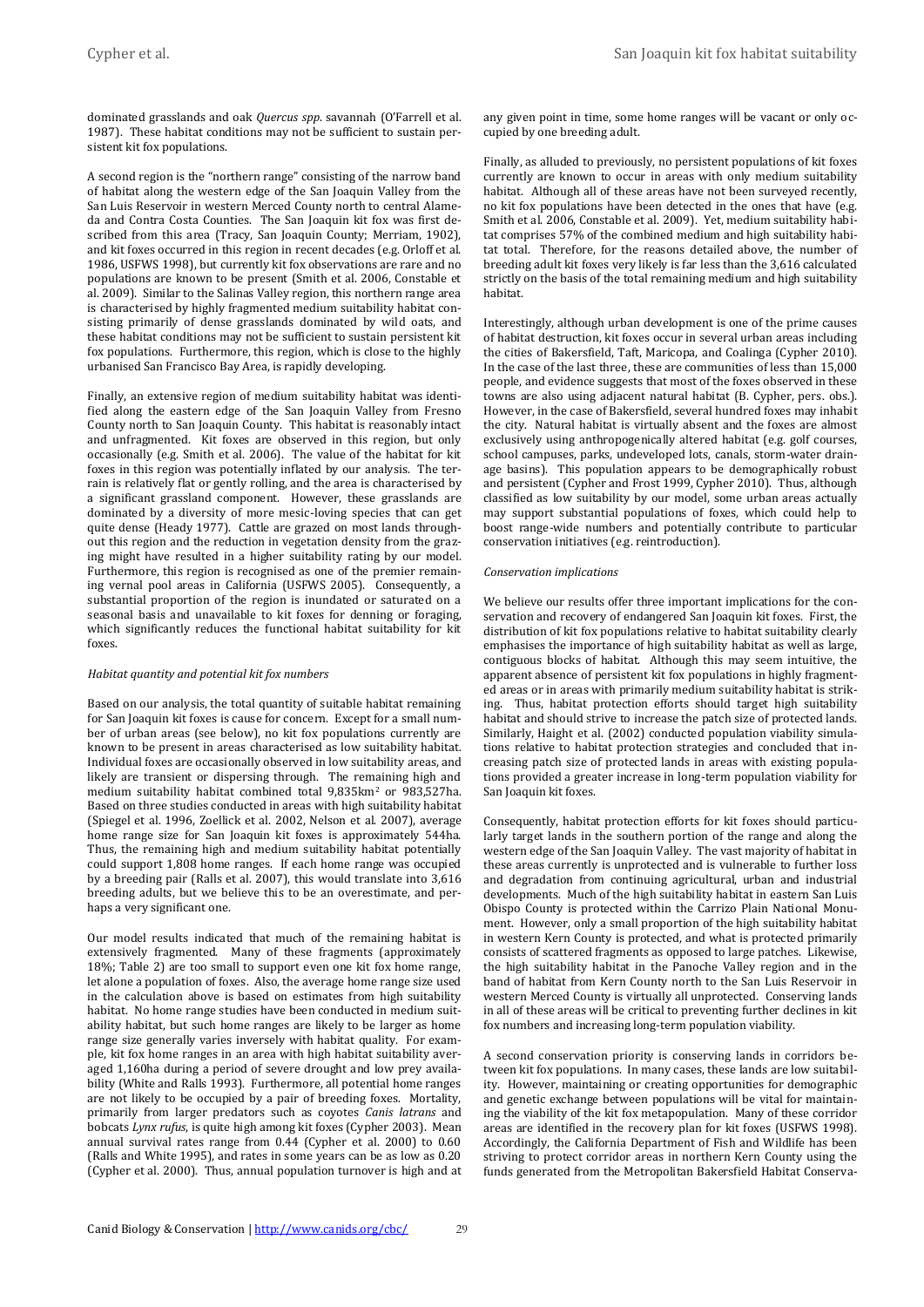tion Plan (K. Tomlinson, California Department of Fish and Wildlife, pers. comm.). Similar efforts are needed throughout the range, but especially in parts of Fresno, Madera and Merced counties, where kit fox populations have the potential to be restored and cross-valley connectivity reestablished.

Finally, the retirement of unproductive agricultural lands in the San Joaquin Valley could contribute to kit fox conservation efforts. Vast areas consisting of hundreds of thousands of hectares along the west side of the San Joaquin Valley suffer from poor drainage due to heavy clay soils, hardpan formations and shallow water tables. The resulting soil saturation and salt concentrations significantly reduce the agricultural productivity of these lands (Ritter and Lair 2007). Some lands have already been retired from farming and much more may be retired in the future (San Joaquin Valley Drainage Program 1990, U.S. Bureau of Reclamation 2007). These retired lands potentially could revert to natural habitat either through natural succession or active restoration, although the latter may be very challenging (Ritter and Lair 2007). While these lands would likely constitute medium suitability (due to heavy clay soils and shallow water tables), they may represent a net gain of habitat available for colonisation by kit foxes and could potentially increase connectivity between remaining areas of highly suitable habitat.

## **Acknowledgements**

Funding for this project was provided by the U.S. Bureau of Reclamation, South Central California Area Office. We thank two anonymous reviewers for helpful comments on the draft manuscript.

### **References**

Adams, C.E., Lindsey, K.J. and Ash S,J. 2006. *Urban Wildlife Management*. CRC Press, Boca Raton.

California Department of Water Resources (DWR). 2006. *Land Use Survey Data. 1:24,000*. California Department of Water Resources Division of Planning and Local Assistance, Sacramento, CA. URL: [<http://landwateruse.water.ca.gov/basicdata/landuse/landusesurvey](http://landwateruse.water.ca.gov/basicdata/landuse/landusesurvey.cfm) [.cfm>](http://landwateruse.water.ca.gov/basicdata/landuse/landusesurvey.cfm) [Accessed 12 August 2012].

Carroll, M.L., DiMiceli, C.M., Sohlberg, R.A. and Townshend, J.R.G. 2007. *250m MODIS Normalized Difference Vegetation Index (all composites for 2005)*. University of Maryland, College Park, MD. URL: [<http://glcf.umiacs.umd.edu/data/ndvi/>](http://glcf.umiacs.umd.edu/data/ndvi/) [Accessed 10 August 2012].

Constable, J.L., Cypher, B.L., Phillips, S.E. and Kelly, P.A. 2009. *Conservation of San Joaquin kit foxes in western Merced County, California*. California State University-Stanislaus, Endangered Species Recovery Program, Fresno.

Cypher, B.L. 2003. Foxes. Pp. 511-546 in G.A. Feldhamer, B.C. Thompson and J.A. Chapman (eds.), *Wild mammals of North America: biology, management, and conservation*. 2nd edition. Johns Hopkins University Press, Baltimore.

Cypher, B.L. 2010. Kit foxes. Pp. 49-60 in S.D. Gehrt, S.P.D. Riley and B.L. Cypher (eds.), *Urban carnivores: ecology, conflict, and conservation.* Johns Hopkins University Press, Baltimore.

Cypher, B.L. and Frost, N. 1999. Condition of kit foxes in urban and exurban habitats. *Journal of Wildlife Management* 63: 930-939.

Cypher, B.L., Van Horn Job, C.L., Tennant, E.N. and Phillips, S.E. 2010. *Mammalian species surveys in the Acquisition Areas on the Tejon Ranch, California*. California State University-Stanislaus, Endangered Species Recovery Program, Fresno.

Cypher, B.L., Warrick, G.D., Otten, M.R.M., O'Farrell, T.P., Berry, W.H., Harris, C.E., Kato, T.T., McCue, P.M., Scrivner, J.H. and Zoellick, B.W. 2000. Population dynamics of San Joaquin kit foxes at the Naval Petroleum Reserves in California. *Wildlife Monographs* 45:1-43.

Environmental Systems Research Institute. 2007. *An overview of ModelBuilder*.

URL:[<http://webhelp.esri.com/arcgisdesktop/9.2/index.cfm?TopicNa](http://webhelp.esri.com/arcgisdesktop/9.2/index.cfm?TopicName=An_overview_of_ModelBuilder) [me=An\\_overview\\_of\\_ModelBuilder>](http://webhelp.esri.com/arcgisdesktop/9.2/index.cfm?TopicName=An_overview_of_ModelBuilder) [Accessed 6 June 2012].

Golightly, R.T. and Ohmart, R.D. 1983. Metabolism and body temperature of two desert canids: coyotes and kit foxes. *Journal of Mammalogy* 64:624-635.

Golightly, R.T. and Ohmart, R.D. 1984. Water economy of two desert canids: coyote and kit fox. *Journal of Mammalogy* 65:51-58.

Grinnell, J., Dixon, D.S. and Linsdale, J.M. 1937. *Fur-bearing mammals of California*. Vol 2. University of California Press, Berkeley.

Haight, R.G., Cypher, B., Kelly, P.A., Phillips, S., Possingham, H.P., Ralls, K., Starfield, A.M., White, P.J. and Williams, D. 2002. Optimizing habitat protection using demographic models of population viability. *Conservation Biology* 16:1386-1397.

Heady, H.F. 1977. Valley grassland. Pp. 491-514 in M.G. Barbour and J. Major (eds.), *Terrestrial vegetation of California*. California Native Plant Society, Sacramento.

Kelly, P.A., Phillips, S.E. and Williams, D.F. 2005. Documenting ecological change in time and space: the San Joaquin Valley of California. Pp. 57-78 in E.A. Lacey and P. Myers (eds.), *Mammalian diversification: from chromosomes to phylogeography*. Publications in Zoology Series, University of California Press, Berkeley.

MacDonald, L.L., Alldredge, J.R., Boyce, M.S.and Erickson, W.P. 2005. Measuring availability and vertebrate use of terrestrial habitats and foods. Pp. 465-488 in C.E. Braun (ed.), *Techniques for wildlife investigations and management*. The Wildlife Society, Bethesda.

McGrew, J.C. 1979. *Vulpes macrotis*. *Mammalian Species* 123:1-6.

Merriam, C.H. 1902. Three new foxes of the kit and desert fox groups. *Proceedings of the Biological Society, Washington* 15:73-74.

Nelson, J.L., Cypher, B.L., Bjurlin, C.D. and Creel, S. 2007. Effects of habitat on competition between kit foxes and coyotes. *Journal of Wildlife Management* 71:1467-1475.

O'Farrell, T.P., Berry, W.H. and Warrick, G.D. 1987. *Distribution and status of the endangered San Joaquin kit fox, Vulpes macrotis mutica, on Fort Hunter Liggett and Camp Roberts, California*. U.S. Department of Energy Topical Report EGG10282-2194, Washington, D.C.

Orloff, S.G., Hall, F. and Spiegel, L. 1986. Distribution and habitat requirements of the San Joaquin kit fox in the northern extreme of their range. *Transactions of the Western Section of The Wildlife Society* 22:60-70.

Orman, L. and Phillips, S.E. 2011. *Cataloging protected lands in the San Joaquin Valley using geographic information systems*. California State University-Stanislaus, Endangered Species Recovery Program, Turlock.

PRISM Group at Oregon State University. 2006. *United States average annual precipitation, 1971–2000*. The PRISM Group at Oregon State University, Corvallis.

Ralls, K. and White, P.J. 1995. Predation on San Joaquin kit foxes by larger canids. *Journal of Mammalogy* 76:723-729.

Ralls, K., Cypher, B.L. and Spiegel, L.K. 2007. Social monogamy in kit foxes: formation, association, duration, and dissolution of mated pairs. *Journal of Mammalogy* 88:1439-1446.

Ritter, N.P. and Lair, K.D. 2007. *Central Valley Project Improvement Act Land Retirement Demonstration Project – a synthesis of restoration research conducted near Tranquility, California*. U.S. Department of Interior, Land Retirement Team, Fresno.